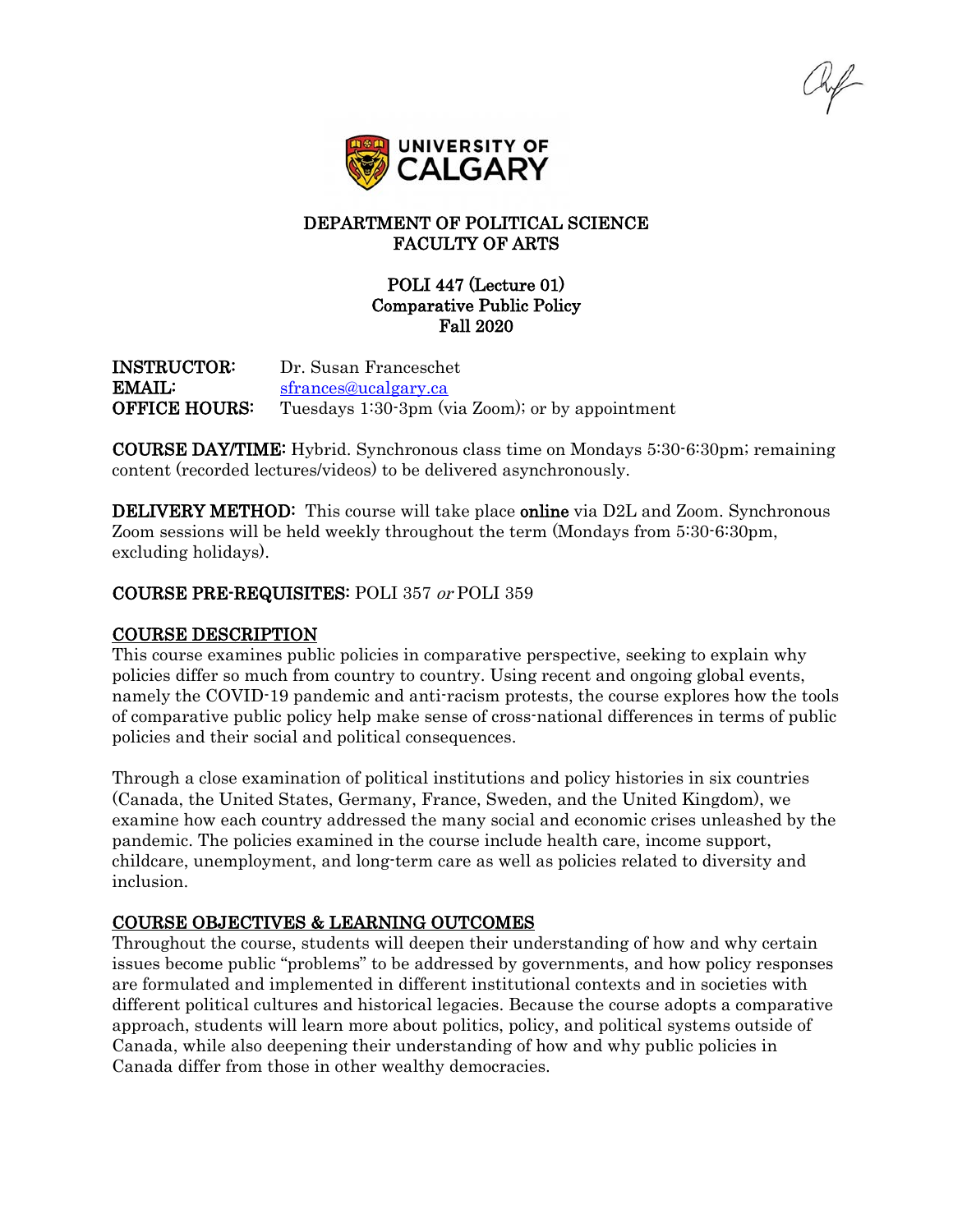## REQUIRED TEXTBOOK(S)

There is no textbook for the course. Required materials (book chapters, articles, media, podcasts, and videos) will be available electronically either through the Taylor Family Digital Library or in other open-access venues, or posted to D2L.

#### REQUIRED TECHNOLOGY

Students will require a computer with internet connection, as well as a microphone and webcam (built in or external).

## COURSE COMPONENT WEIGHTS AND DUE DATES

Although this is primarily a lecture course, active student participation is strongly encouraged. There will be opportunities to participate in class discussions and Q&A sessions during our weekly synchronous meetings via Zoom. To facilitate discussion, students must submit questions or comments on the course material the morning of our Monday classes. Submitting these questions/comments is worth 5% of your grade and will be designated pass/fail. That is, if you submit questions for at least 8 of the weeks of the course by the deadline (9am on the day of the class), you will get the whole 5%. If you submit questions or comments for fewer than 8 classes, you will get 0.

There are an additional 5 written assignments, most of them relatively short (ranging from 150 to 1500 words. There will be a take-home final exam (see details on p. 4).

| <b>COMPONENT</b>              | WEIGHTING | <b>DUE DATES</b>                     |
|-------------------------------|-----------|--------------------------------------|
| Assignment $# 1$              | 10%       | September 28th                       |
| Assignment $#2$               | 15%       | October 13th                         |
| Assignment $#3$               | 15%       | November 3rd                         |
| Assignment $#4$               | 5%        | November 10 <sup>th</sup>            |
| Assignment $# 5$              | 25%       | December 1st                         |
| Weekly questions/comments for | 5%        | Must be submitted by 9am each        |
| synchronous classes           |           | Monday (except Oct 12 and Nov 9)     |
| Take-home exam                | 25%       | December $11th$ (exam questions will |
|                               |           | be distributed on December 7th)      |
| Total                         | 100%      |                                      |

The weighting of the assignments is as follows:

#### SUBMITTING YOUR WORK:

Assignments must be submitted electronically to the dropbox on D2L in Word format (do not submit a PDF). Assignments should have a file name as follows: "FirstName LastName Assignment # (for example, Keisha Wong Assignment 3). It is the student's responsibility to keep a copy of each submitted assignment and to ensure that the proper version is submitted.

Late penalties: Assignments must be submitted by 11:59pm on their due date (except for the weekly questions/comments that must be submitted by 9am on the day of class).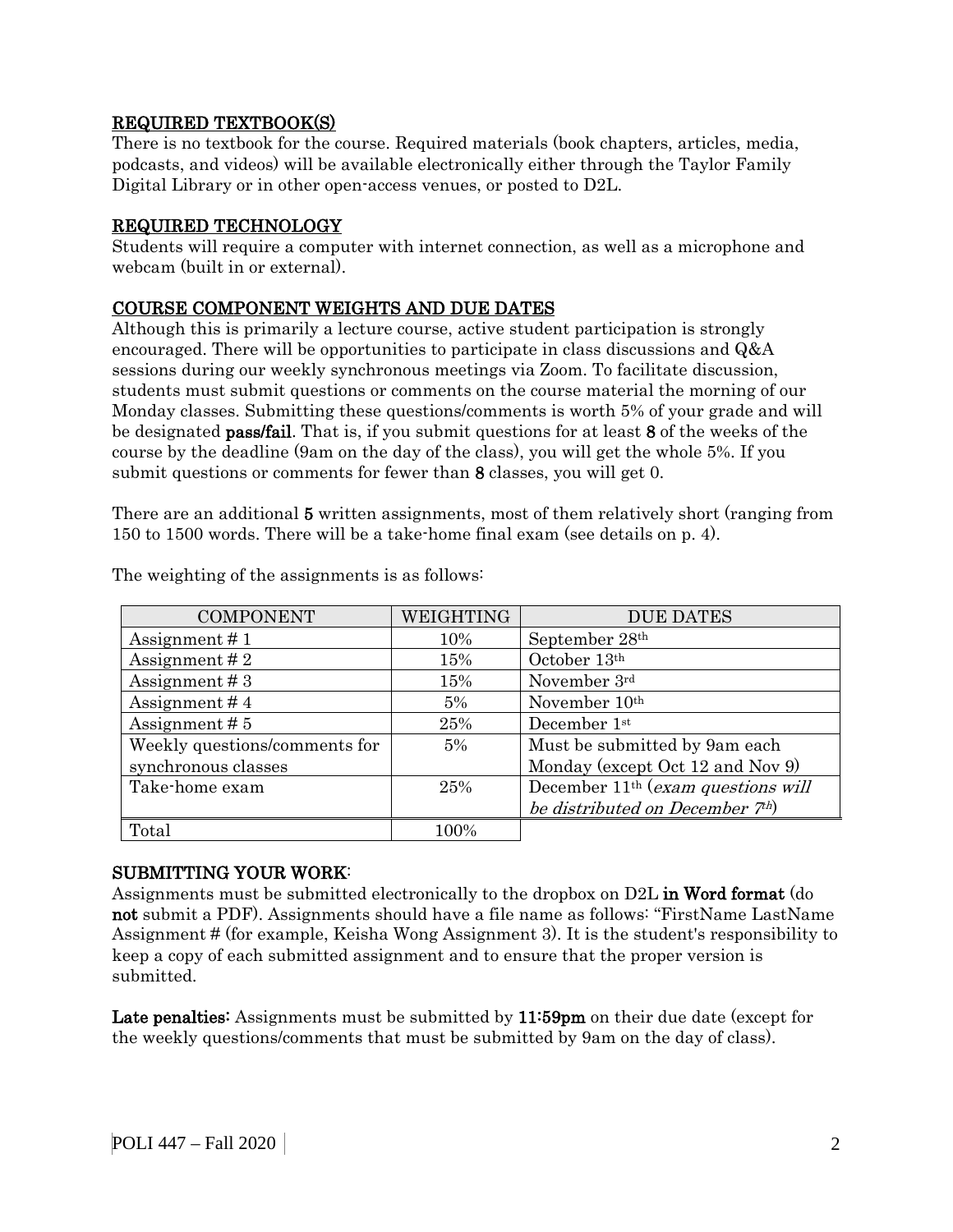Instructors recognize that most students are taking several courses and therefore have a heavy workload of reading, writing, and studying. Heavy workloads are best managed by being well organized, keeping up with required readings, and getting an early start on assignments.

In order to maintain fairness, students requesting extensions without a legitimate reason (for example, health issue or family emergency) will have late penalties of 2% per day deducted from the grade.

NOTE: If you miss a required course component, please get in touch with the instructor as soon as possible.

## COURSE SCHEDULE & TOPICS

Below is a list of the topics we'll be covering in the course. A schedule of dates and required readings will be posted on D2L by September 12th.

| <b>TOPICS TO BE COVERED</b>                                                                                                                    |  |  |  |  |
|------------------------------------------------------------------------------------------------------------------------------------------------|--|--|--|--|
| Introduction to the course: From problems to policy                                                                                            |  |  |  |  |
| Setting the Stage I: Pandemics, protests, and comparative public policy                                                                        |  |  |  |  |
| Setting the Stage II: Concepts for studying public policy                                                                                      |  |  |  |  |
| Setting the Stage III: Political institutions in our six country case studies                                                                  |  |  |  |  |
| Health care politics and policy (and how pandemic outcomes are linked to<br>existing policy and policy legacies)                               |  |  |  |  |
| Social welfare and income support (and how existing policies set the stage<br>for government responses to pandemic-related economic downturns) |  |  |  |  |
| Childcare politics and policies (and how pandemic lockdowns are affecting<br>gender inequality)                                                |  |  |  |  |
| Long-term care policies (and why/how the COVID-19 hit some countries'<br>long-term care residents so hard)                                     |  |  |  |  |
|                                                                                                                                                |  |  |  |  |

Equality policies: How have public policies contributed to race inequality?

Please note that the above topics are subject to change as the need arises.

## ASSIGNMENT[S]

Detailed instructions and grading criteria for all of the assignments are posted on D2L.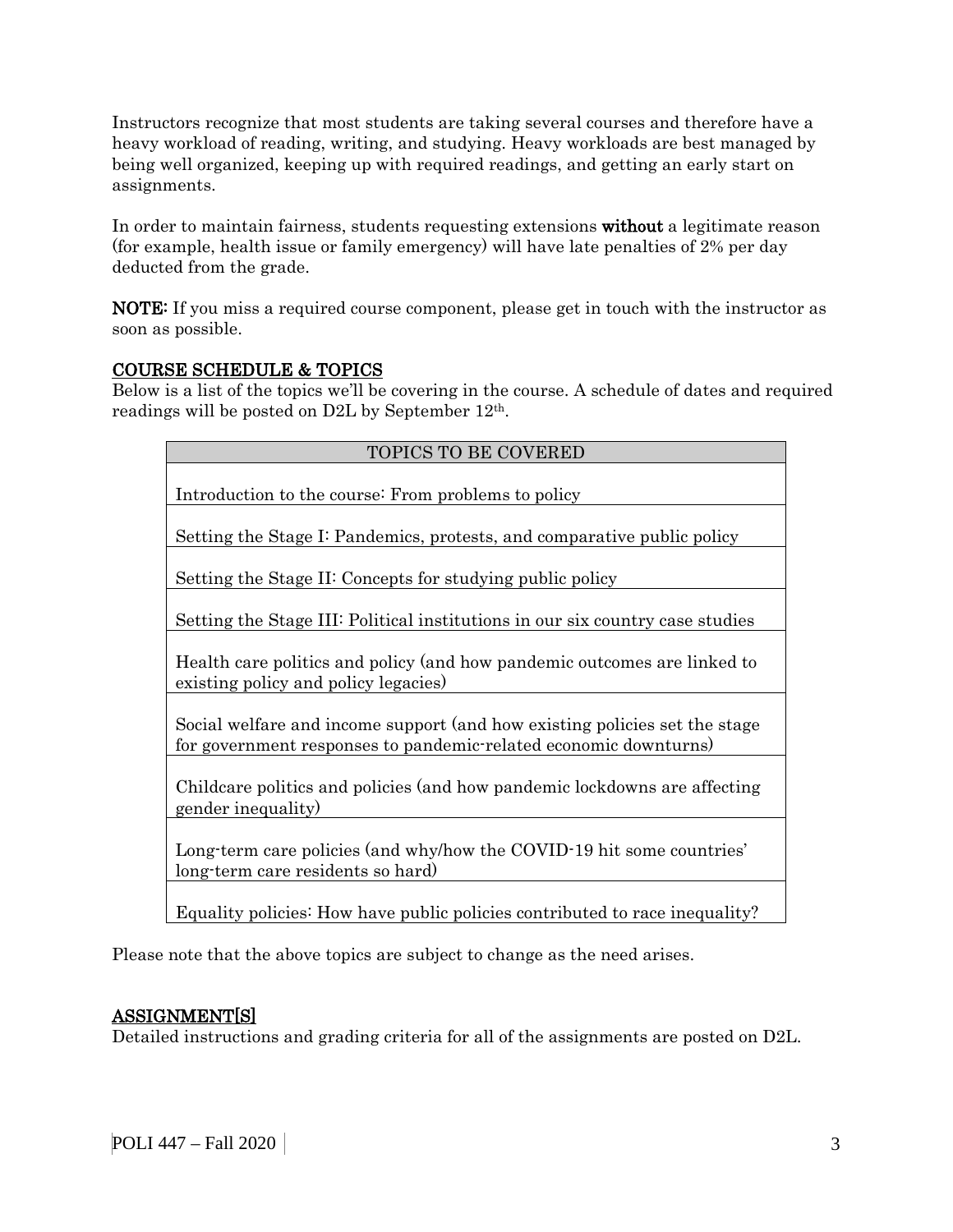# TAKE-HOME FINAL EXAMINATION

There will be a final take-home exam for this course, worth 25% of your grade. The exam will include some short-answer questions and one short essay question. The questions will be distributed on December 7th (posted to D2L by noon) and it is due on Friday, December 11th by 11:59pm (submitted to D2L). The exam will draw on all course materials (recorded lectures, synchronous classes, videos, and required readings), and you may consult these materials when writing your answers.

## WRITING STATEMENT

Written assignments are often required in Political Science courses, and the quality of writing skills, including but not limited to such elements as grammar, punctuation, sentence structure, clarity, citation, and organization, will be taken into account in the determination of grades. Students are encouraged to make use of the services offered through Writing Support Services in the Student Success Centre by contacting them at [http://www.ucalgary.ca/ssc/writing-support.](http://www.ucalgary.ca/ssc/writing-support)

| $A+ (91-100)$ | $B+ (77-79)$ | $C+$ (67-69)  | $D+$ (55-59) |
|---------------|--------------|---------------|--------------|
| $A(85-90)$    | $B(73-76)$   | $C(63-66)$    | $D(50-54)$   |
| $A - (80-84)$ | $B-(70-72)$  | $C - (60-62)$ | $F(0-49)$    |

GRADING SCALE. The following grading scale will be used:

#### INSTRUCTOR GUIDELINES

Students requiring assistance are encouraged to speak to the instructor during class or their office hours. Should you wish to meet outside of office hours, please email to make an appointment. It is to the student's advantage to keep such appointments. All meetings will be held virtually.

Email is a common form of communication, but it is not always the most effective way of answering student questions. If you cannot make office hours, please request a one on one meeting outside of these hours, to be held virtually.

## IMPORTANT POLICIES AND INFORMATION

#### Supporting Documentation and the Use of a Statutory Declaration

As stated in the University Calendar:

Students may be asked to provide supporting documentation for an exemption/special request. This may include, but is not limited to, a prolonged absence from a course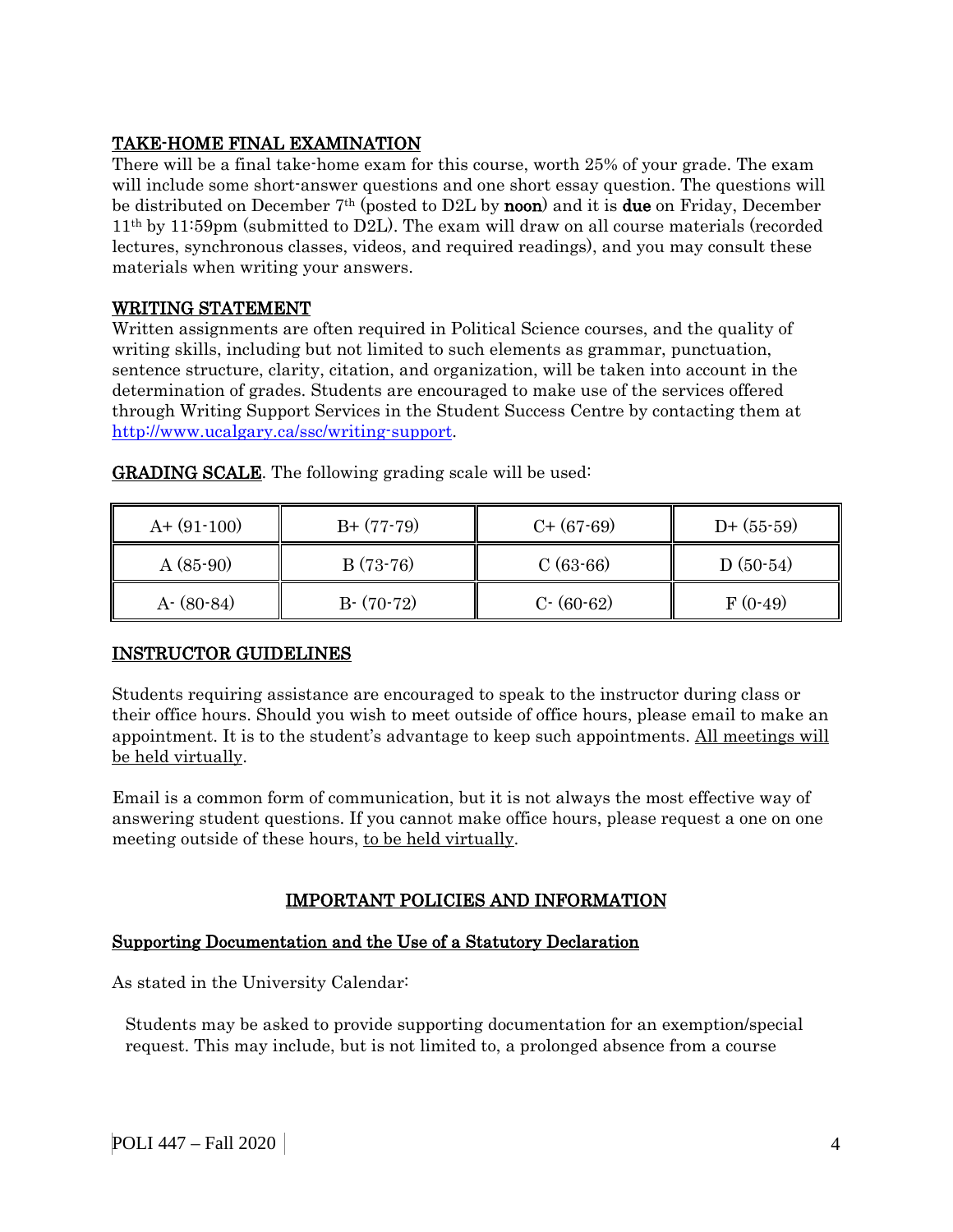where participation is required, a missed course assessment, a deferred examination, or an appeal. Students are encouraged to submit documentation that will support their situation. Supporting documentation may be dependent on the reason noted in their personal statement/explanation provided to explain their situation. This could be medical certificate/documentation, references, police reports, invitation letter, third party letter of support or a statutory declaration etc. The decision to provide supporting documentation that best suits the situation is at the discretion of the student. Students cannot be required to provide specific supporting documentation, such as a medical note.

Students can make a Statutory Declaration as their supporting documentation (available at [ucalgary.ca/registrar\)](http://www.ucalgary.ca/registrar). This requires students to make a declaration in the presence of a Commissioner for Oaths. It demonstrates the importance of honest and accurate information provided and is a legally binding declaration. Several registered Commissioners for Oaths are available to students at no charge, on campus. For a list of locations to access a Commissioners for Oaths, visit [ucalgary.ca/registrar\)](http://www.ucalgary.ca/registrar).

Falsification of any supporting documentation will be taken very seriously and may result in disciplinary action through the Academic Discipline regulations or the Student Non-Academic Misconduct policy.

This statement is accessible at:<https://www.ucalgary.ca/pubs/calendar/current/m-1.html>

## Absence from a Mid-term Examination

Students who are absent from a scheduled term test or quiz for legitimate reasons are responsible for contacting the instructor via email within 48 hours of the missed test to discuss alternative arrangements. A copy of this email may be requested as proof of the attempt to contact the instructor. Any student who fails to do so forfeits the right to a makeup test.

## Deferral of a Final Examination

Deferral of a final examination can be granted for reasons of illness, domestic affliction, and unforeseen circumstances, as well as to those with three (3) final exams scheduled within a 24-hour period. Deferred final exams will not be granted to those who sit the exam, who have made travel arrangements that conflict with their exam, or who have misread the examination timetable. The decision to allow a deferred final exam rests not with the instructor but with Enrolment Services. Instructors should, however, be notified if you will be absent during the examination. The Application for Deferred Final Exam, deadlines, requirements and submission instructions can be found on the Enrolment Services website at [https://www.ucalgary.ca/registrar/exams/deferred-exams.](https://www.ucalgary.ca/registrar/exams/deferred-exams)

#### Appeals

If a student has a concern about the course or a grade they have been assigned, they must first discuss their concerns with the instructor. If this does not resolve the matter, the student then proceed with an academic appeal. The first step in an academic appeal is to set up a meeting with the Department Head. Appeals must be requested within 15 days of receipt of the graded assignment.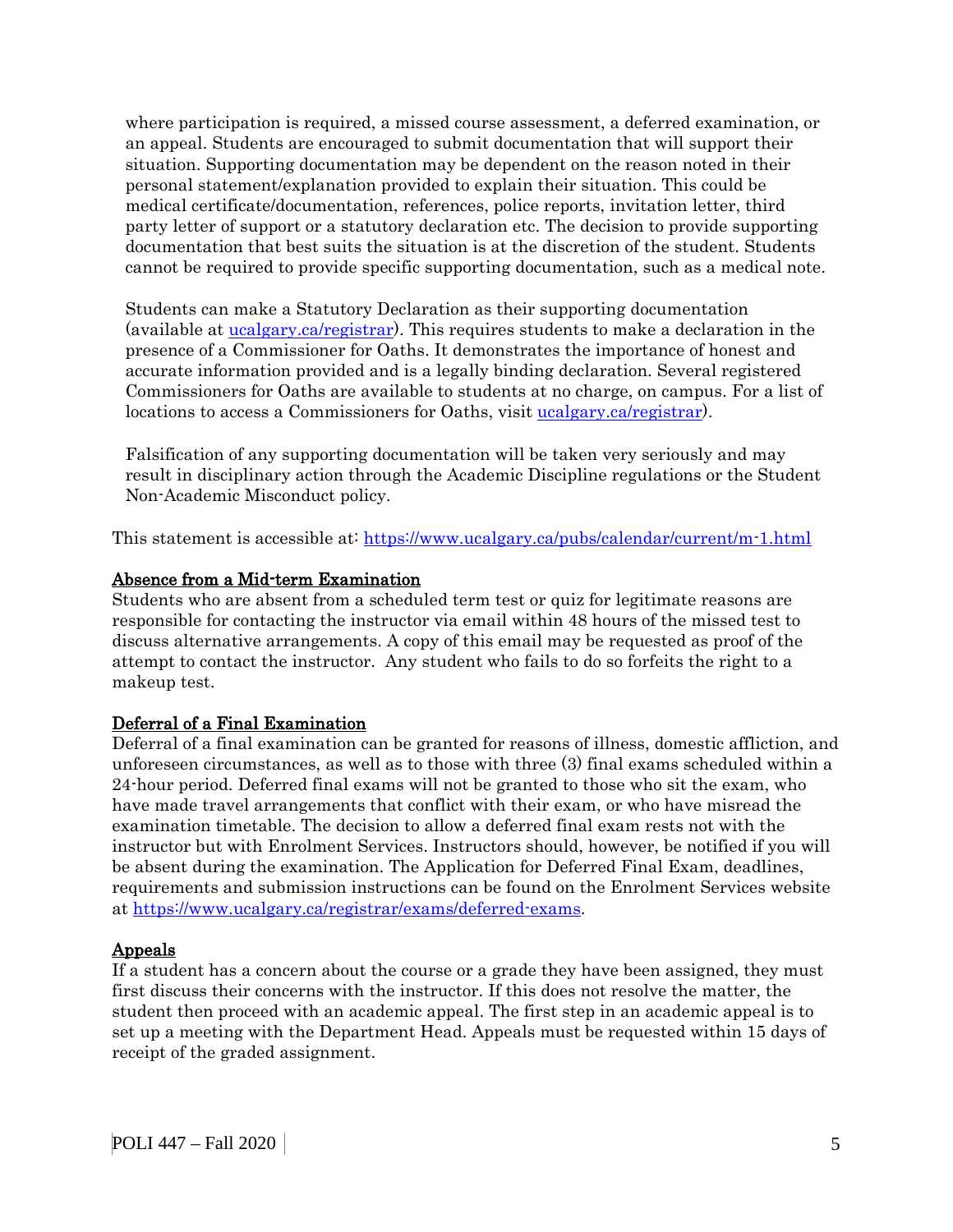## University Regulations

Students are responsible for familiarizing themselves with the University policies found in the Academic Regulations sections of the Calendar at [www.ucalgary.ca/pubs/calendar/current/academic-regs.html.](http://www.ucalgary.ca/pubs/calendar/current/academic-regs.html)

#### Student Accommodations

Students seeking an accommodation based on disability or medical concerns should contact Student Accessibility Services; SAS will process the request and issue letters of accommodation to instructors. For additional information on support services and accommodations for students with disabilities, visit [www.ucalgary.ca/access/.](http://www.ucalgary.ca/access/)

Students who require an accommodation in relation to their coursework based on a protected ground other than disability should communicate this need in writing to their Instructor.

The full policy on Student Accommodations is available at [http://www.ucalgary.ca/policies/files/policies/student-accommodation-policy.pdf.](http://www.ucalgary.ca/policies/files/policies/student-accommodation-policy.pdf)

## Plagiarism and Other Forms of Academic Misconduct

Academic misconduct in any form (e.g. cheating, plagiarism) is a serious academic offence that can lead to disciplinary probation, suspension or expulsion from the University. Students are expected to be familiar with the standards surrounding academic honesty; these can be found in the University of Calgary calendar at [http://www.ucalgary.ca/pubs/calendar/current/k.html.](http://www.ucalgary.ca/pubs/calendar/current/k.html) Such offences will be taken seriously and reported immediately, as required by Faculty of Arts policy.

#### Required Access to Technology

Please see the University's resource page at [https://ucalgary.service](https://ucalgary.service-now.com/it?id=kb_article&sys_id=86e7438013753ac06f3afbb2e144b031)[now.com/it?id=kb\\_article&sys\\_id=86e7438013753ac06f3afbb2e144b031](https://ucalgary.service-now.com/it?id=kb_article&sys_id=86e7438013753ac06f3afbb2e144b031)

## Copyright Legislation

As stated in the University of Calgary Calendar, Academic Regulations, "students are required to read the University of Calgary policy on Acceptable Use of Material Protected by Copyright and requirements of the copyright act to ensure they are aware of the consequences of unauthorised sharing of course materials (including instructor notes, electronic versions of textbooks etc.). Students who use material protected by copyright in violation of this policy may be disciplined under the Non-Academic Misconduct Policy." [https://www.ucalgary.ca/policies/files/policies/acceptable-use-of-electronic-resources-and](https://www.ucalgary.ca/policies/files/policies/acceptable-use-of-electronic-resources-and-information-policy.pdf)[information-policy.pdf](https://www.ucalgary.ca/policies/files/policies/acceptable-use-of-electronic-resources-and-information-policy.pdf) and<https://laws-lois.justice.gc.ca/eng/acts/C-42/index.html>

#### Instructor Intellectual Property

Course materials created by instructors (including presentations and posted notes, labs, case studies, assignments and exams) remain the intellectual property of the instructor. These materials may NOT be reproduced, redistributed or copied without the explicit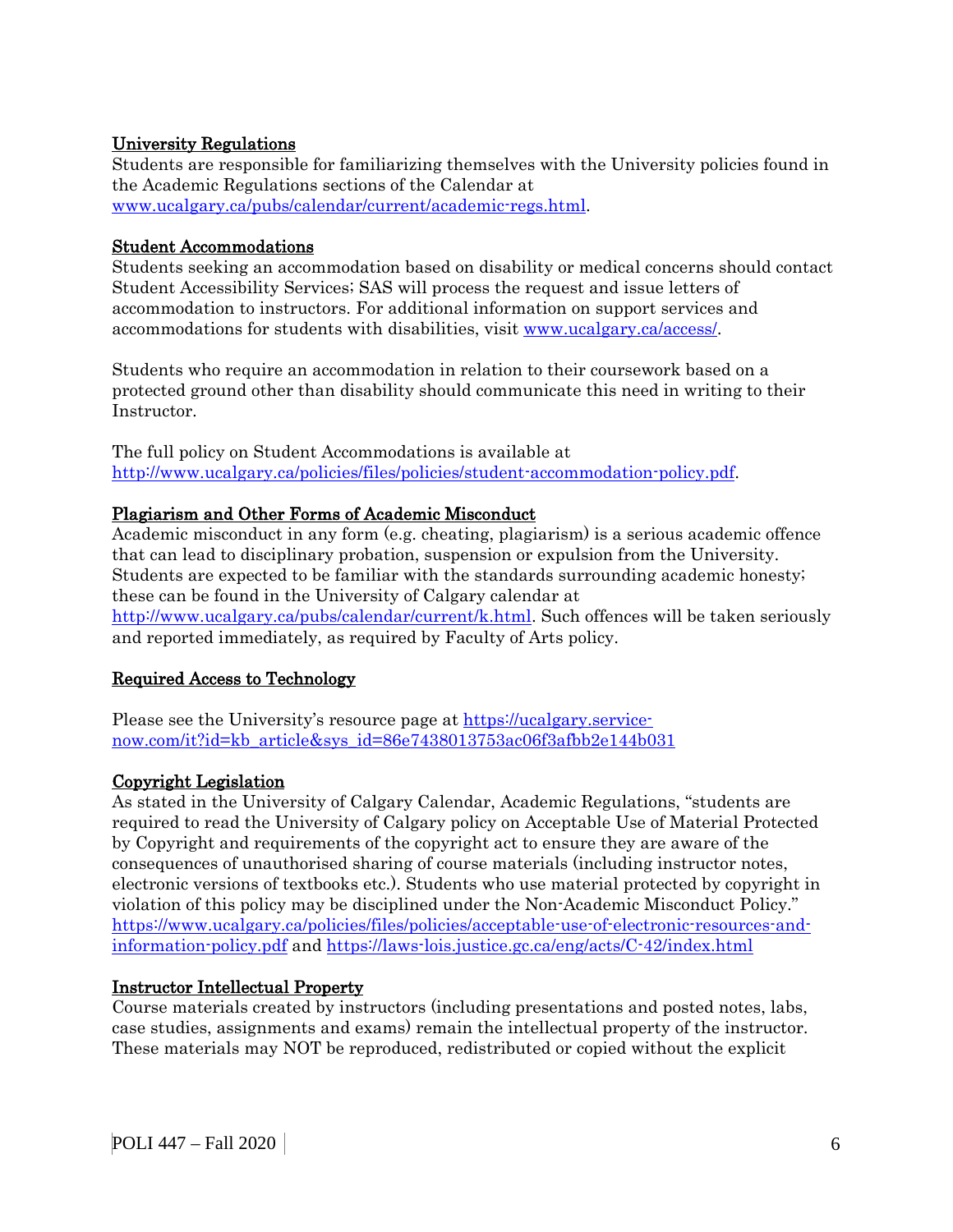consent of the instructor. The posting of course materials to third party websites such as note-sharing sites without permission is prohibited. Sharing of extracts of these course materials with other students enrolled in the course at the same time may be allowed under fair dealing.

## Freedom of Information and Protection of Privacy (FOIP)

FOIP legislation requires that instructors maintain the confidentiality of student information. In practice, this means that student assignment and tests cannot be left for collection in any public place without the consent of the student. It also means that grades cannot be distributed via email. Final exams are kept by instructors but can be viewed by contacting them or the main office in the Department of Political Science. Any uncollected assignments and tests meant to be returned will be destroyed after six months from the end of term; final examinations are destroyed after one year.

## Faculty of Arts Program Advising and Student Information Resources

For program planning and advice, please consult with the Arts Students' Centre by calling 403-220-3580 or by email at [artsads@ucalgary.ca.](mailto:artsads@ucalgary.ca) You can also visit [arts.ucalgary.ca/advising](http://arts.ucalgary.ca/advising) for program assistance.

For registration (add/drop/swap), paying fees and assistance with your Student Centre, contact Enrolment Services at (403) 210-ROCK [7625].

# Important Contact Information

Faculty of Arts Undergraduate Students' Union Representatives Phone: 403-220-6551 Email: [arts1@su.ucalgary.ca,](mailto:arts1@su.ucalgary.ca) [arts2@su.ucalgary.ca,](mailto:arts2@su.ucalgary.ca) [arts3@su.ucalgary.ca,](mailto:arts3@su.ucalgary.ca) [arts4@su.ucalgary.ca](mailto:arts4@su.ucalgary.ca) Students' Union URL: [www.su.ucalgary.ca](http://www.su.ucalgary.ca/)

Graduate Students' Association Phone: 403-220-5997 Email: [askgsa@ucalgary.ca](mailto:askgsa@ucalgary.ca) URL: [www.ucalgary.ca/gsa](http://www.ucalgary.ca/gsa)

Student Ombudsman Phone: 403-220-6420 Email: [ombuds@ucalgary.ca](mailto:ombuds@ucalgary.ca)

# Campus Mental Health Resources

The University of Calgary recognizes the pivotal role that student mental health plays in physical health, social connectedness and academic success, and aspires to create a caring and supportive campus community where individuals can freely talk about mental health and receive supports when needed. We encourage you to explore the excellent mental